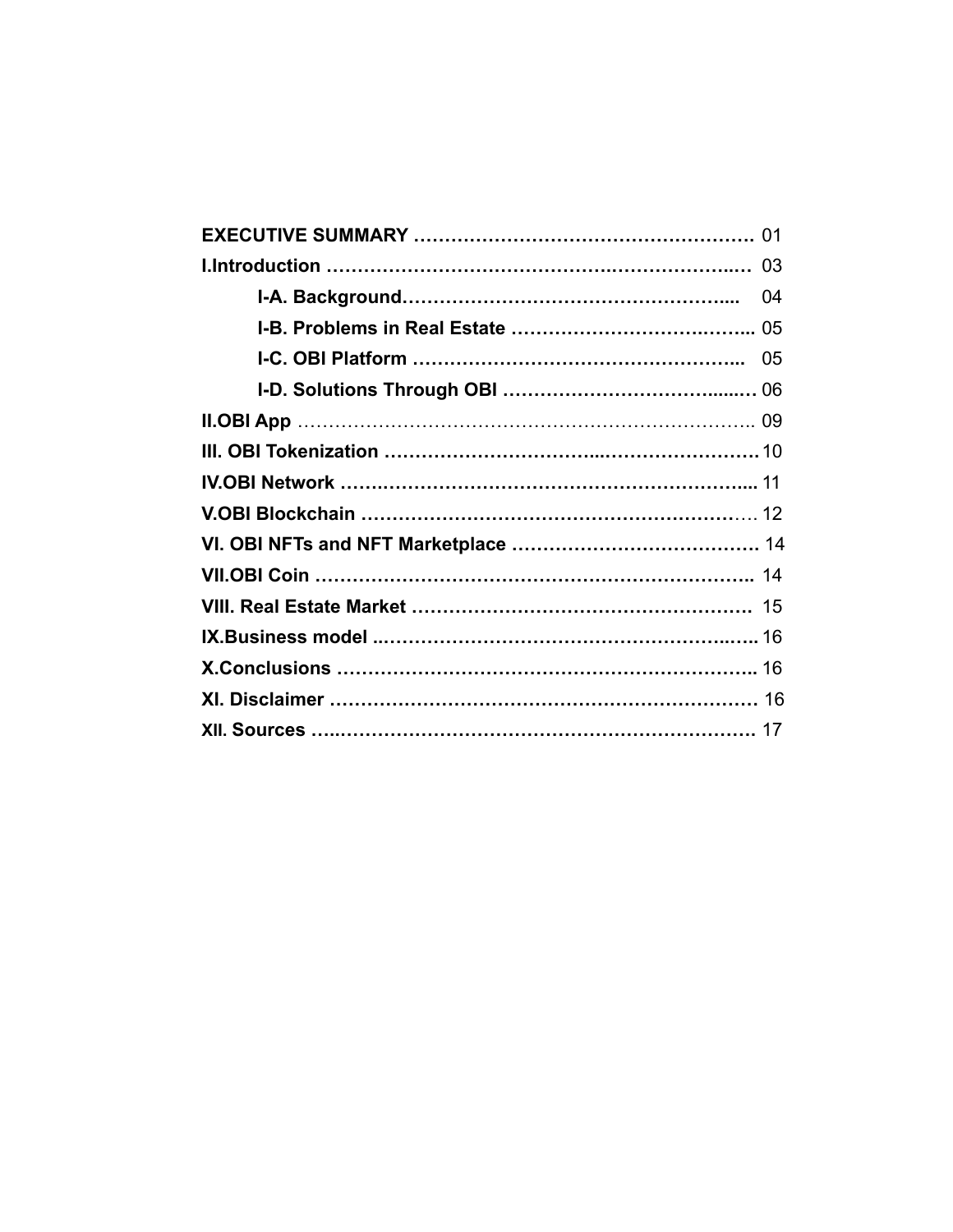## **EXECUTIVE SUMMARY**

*OBI Real Estate is the world's 1st all-in-one real estate application built on the Ethereum platform that offers 100% trust and transparency.*

Funded by its founders, OBI is a digital platform that will provide real estate opportunities for the real estate community via a sovereign digital ecosystem that uses machine learning and blockchain technology to provide an integrated real estate system.

The founders have top experts on their team and have been involved in every aspect of real estate. They realized that to bring the evolution of real estate to fruition, OBI must not only involve the community at-large but also focus on bringing the benefits of real estate to the community. To do so there must be a synergistic and user-friendly interface where carefully crafted cutting edge technology assists OBI users from start to finish in any real estate transaction, including buying, selling, and investing in real estate to tokenizing properties. This drive and dedication is what led them to develop OBI Real Estate.

# **THE PROBLEM**

There is a clear disparity between the huge demand for real estate as a whole, and the severely deficient mechanisms and framework for people to complete real estate deals. The real estate market is comparatively not as organized or efficient as other markets, often showing slow transaction times, inefficient price discovery

mechanisms, a lack of standardization in its processes, and entry costs so high that making getting into the market too difficult for most people. Not only that, the market also has issues with a lack of tracking, transparency, and fluidity, which can make it a very rigid and unfavorable environment for people to thrive within the real estate industry.

Another key issue is real estate liquidity. Traditionally people use banks or private lenders as an avenue for any liquidation needs which are not in the best interest of the community.

# **THE SOLUTION**

OBI users will have the ability to manage all of their real estate needs all on the OBI platform. Within it, they will be able to take part in the first machine learning driven real estate platform with the largest interconnected and active digital real estate community. The OBI platform will streamline and simplify every aspect of real estate with machine learning engineered systems influenced by savvy real estate professionals using a decentralized peer to peer blockchain backed system which will make the real estate market more efficient and more secure, while making every step of the process more cost effective for all parties involved.

OBI is the first true company that allows for decentralization of real estate transactions so anyone can buy and sell real estate without being hindered by the current, traditional methods.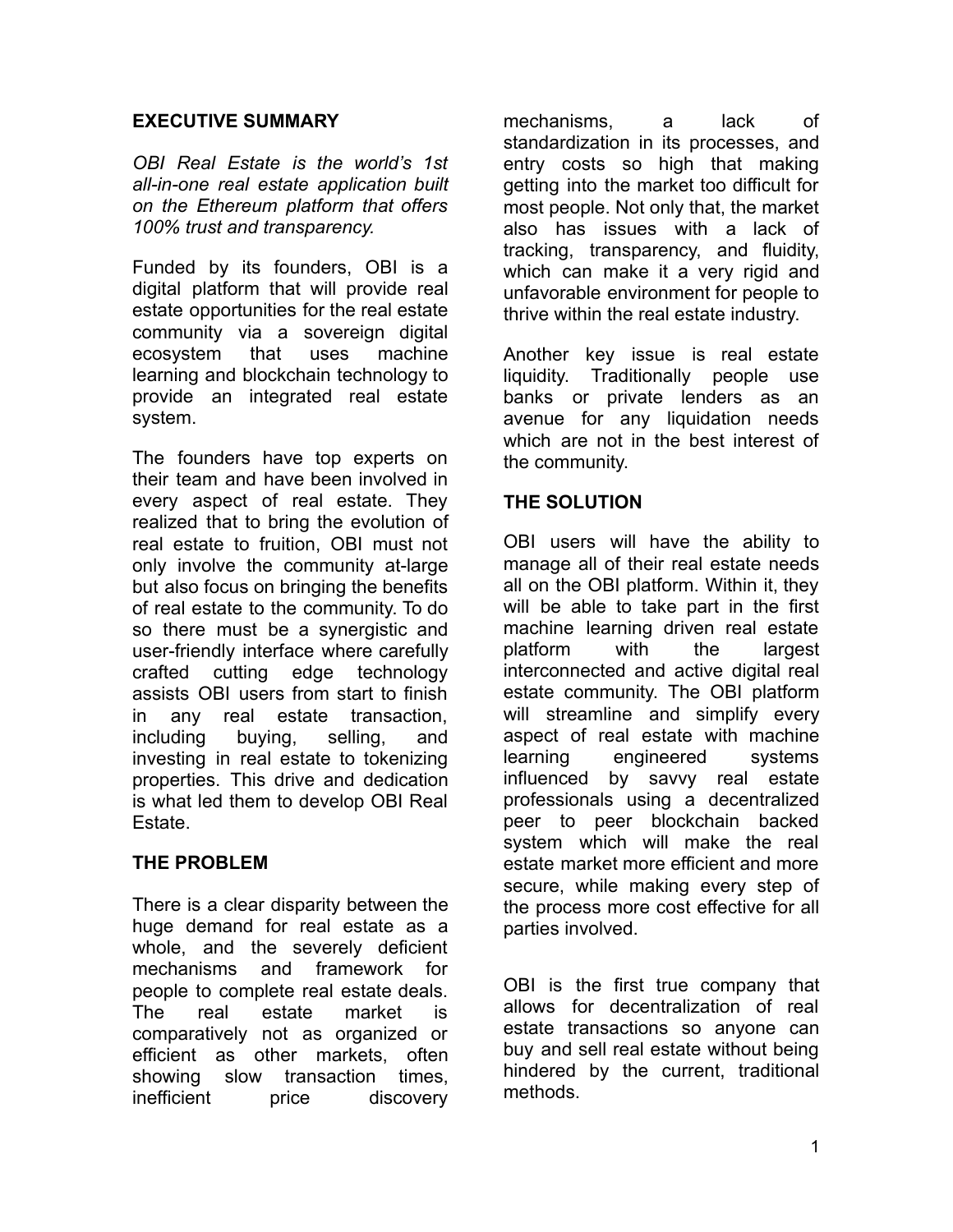OBI, through tokenization of properties and assets, solves the issues of real estate liquidity. OBI has developed the patent-pending processes and infrastructure for decentralized real estate tokenization.

OBI has realized that the traditional process of liquidating property is expensive, outdated, time-consuming and does not focus on the property owner's best interest amid any market conditions. With OBI, property owners can use the community for liquidation needs. The community wins and the property owner wins.

# **THE MARKET**

Currently, the real estate market in the United States is valued at \$33.6 trillion, while globally it is valued at \$280.6 trillion. With trends as they are going, these numbers will only grow, which makes the addressable market for OBI significant. In the United States, there are roughly 3 million wholesalers, and 1.46 million real estate agents, which means the potential user base for the platform is tremendous.

Meanwhile, cryptocurrencies are currently valued at around \$2 trillion. Cryptocurrency market is still in the beginning years, which makes the untapped potential for combining cryptocurrencies and the real estate market likely to create unprecedented monumental earnings for everyone involved in real estate transaction, including and not limited to buyers, sellers, agents, investors, property owners and subcontractors.

There is an ever-increasing need for a system of recording real estate information that is difficult to hack, and that works through the entire real estate transaction process. Machine learning combined with an algorithmic based platform powers OBI to ensure optimized real estate transaction results for the users. The seamless scalability of the OBI infrastructure allows OBI to instantly grow to meet any future real estate technological challenges and needs. As exponential technological progress takes place throughout the world, OBI is at the forefront of providing instant integration on a global scale.

Every aspect of OBI will be backed through either OBI's own blockchain or the ethereum blockchain to ensure ultimate security, gas fee considerations, safe storage and ease of accessibility. OBI built its own blockchain so that transaction fees on the OBI platform, including OBI App and OBI Tokenization platform, can be as low as possible in favor of the community. While for other purposes, OBI uses the Ethereum network for OBI Coin and OBI NFTs, which are the first-ever real estate utility NFTs being released July 1, 2022.

The app itself has a REST API which stores all its transactional data in a MySQL managed database from a cloud provider. This allows for a high-performance MySQL cluster. The backend of the app also uses a message broker and a CQRS with SAGAs architecture which ensures a resilient, well distributed, and sustainable system.

OBI's cryptocurrency is a utility token that powers the OBI platform.

# **THE TECHNOLOGY**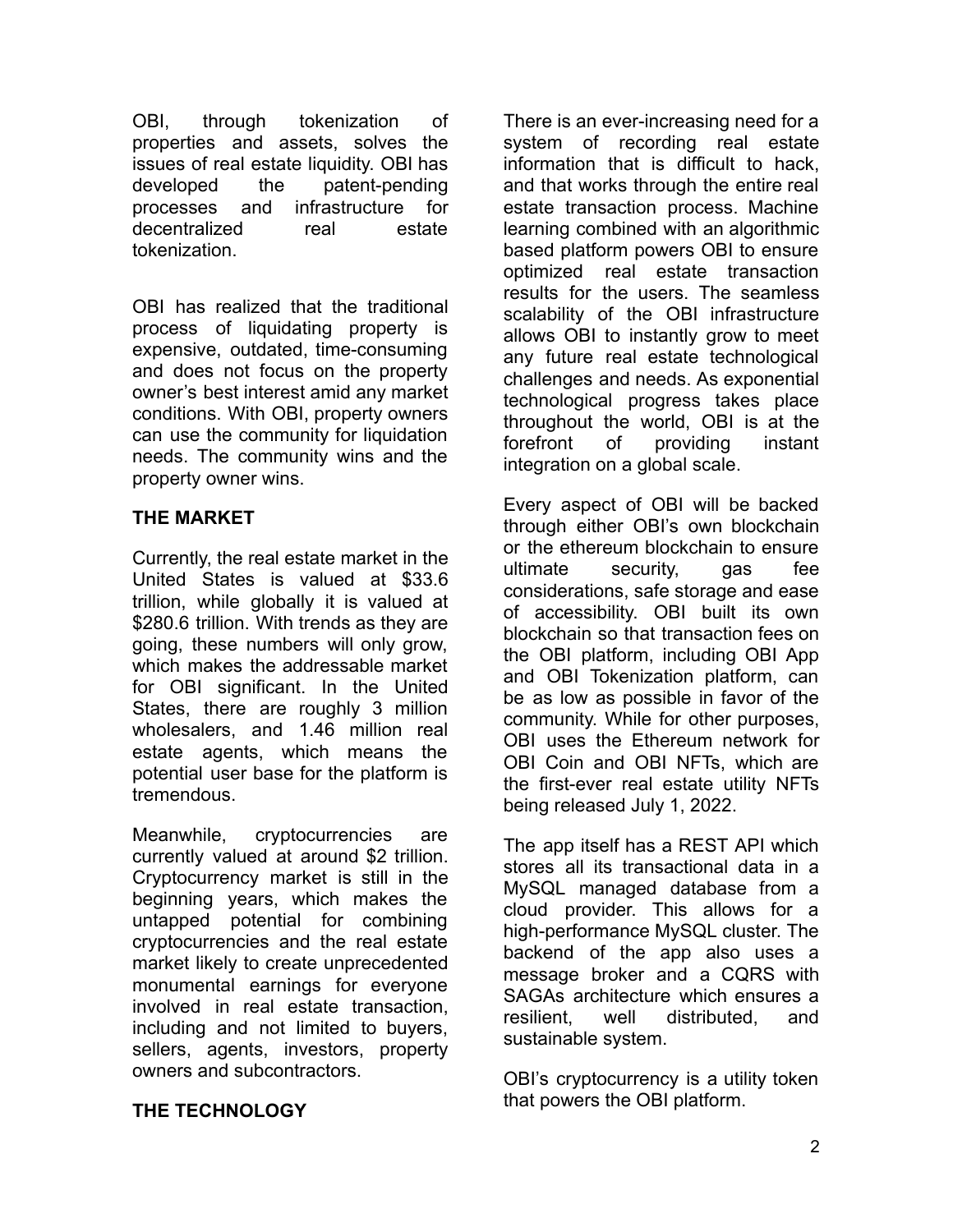#### **I. Introduction**

Currently in the USA, there are an estimated 1.46 million real estate agents<sup>1</sup>. , 106,548 real estate brokerages<sup>2</sup>, 1,900 title companies<sup>3</sup>, more than 680,000 construction employers, 7 million construction workers<sup>4</sup>, and many other people that are integrally part of the real estate network.

These numbers are going to grow tremendously due to many factors, including COVID-19 jeopardizing people's jobs one way or another. In the USA, the workforce is around 160.74 million<sup>5</sup> people, 51% (or 81.98

million) of which have claimed that they would consider making a full career change if they lost their job or experienced a significant reduction in pay or hours. Out of the entire workforce, 18% or 28.93 million people said they would consider a change in career into real estate<sup>6</sup>.

However, these powerful numbers come with obstacles for those that decide to pursue work in any realm of real estate. Considering that 87% of people who want to make it as real estate agents fail, 95% of real estate investors fail<sup>7</sup> , and up to 96% of subcontractor companies fail<sup>8</sup>, as well as the fact that 99% of sellers use the traditional selling method, which has long been argued to inhibit the seller's potential.

<sup>&</sup>lt;sup>1</sup> "Number of National Association of Realtors members in the United States from 2009 to 2020". Statista.

[https://www.statista.com/statistics/196269/us](https://www.statista.com/statistics/196269/us-national-association-of-realtors-number-of-members-since-1910/)[national-association-of-realtors-number-of-me](https://www.statista.com/statistics/196269/us-national-association-of-realtors-number-of-members-since-1910/) [mbers-since-1910/](https://www.statista.com/statistics/196269/us-national-association-of-realtors-number-of-members-since-1910/)

<sup>2</sup> "Quick Real Estate Statistics". NAR. [https://www.nar.realtor/research-and-statistics](https://www.nar.realtor/research-and-statistics/quick-real-estate-statistics) [/quick-real-estate-statistics](https://www.nar.realtor/research-and-statistics/quick-real-estate-statistics)

<sup>&</sup>lt;sup>3</sup> "Title insurance industry in the u.s. -market and business opportunity. Ver.1.3". Slideshare.

[https://www.slideshare.net/HarshVardhan1/titl](https://www.slideshare.net/HarshVardhan1/title-insurance-industry-in-the-us-market-and-business-opportunity-ver13) [e-insurance-industry-in-the-us-market-and-bu](https://www.slideshare.net/HarshVardhan1/title-insurance-industry-in-the-us-market-and-business-opportunity-ver13) [siness-opportunity-ver13](https://www.slideshare.net/HarshVardhan1/title-insurance-industry-in-the-us-market-and-business-opportunity-ver13)

<sup>4</sup> "US Construction By the Numbers:

Construction Statistics You Need to Know". Levelset.

[https://www.levelset.com/blog/us-construction](https://www.levelset.com/blog/us-construction-statistics-you-need-to-know/) [-statistics-you-need-to-know/](https://www.levelset.com/blog/us-construction-statistics-you-need-to-know/)

<sup>&</sup>lt;sup>5</sup> "Civilian labor force in the United States from 1990 to 2020". Statista.

[https://www.statista.com/statistics/191750/civi](https://www.statista.com/statistics/191750/civilian-labor-force-in-the-us-since-1990/) [lian-labor-force-in-the-us-since-1990/](https://www.statista.com/statistics/191750/civilian-labor-force-in-the-us-since-1990/)

<sup>&</sup>quot;Real Estate Licensing During COVID-19". Aceable.

[https://www.aceableagent.com/blog/real-estat](https://www.aceableagent.com/blog/real-estate-career-change-survey-2020/) [e-career-change-survey-2020/](https://www.aceableagent.com/blog/real-estate-career-change-survey-2020/)

<sup>6</sup> "Real Estate Licensing During COVID-19". Aceable.

[https://www.aceableagent.com/blog/real-estat](https://www.aceableagent.com/blog/real-estate-career-change-survey-2020/) [e-career-change-survey-2020/](https://www.aceableagent.com/blog/real-estate-career-change-survey-2020/)

<sup>7</sup> "87% of All Agents Fail in Real Estate!". Tom Ferry.

[https://www.tomferry.com/blog/87-of-all-agent](https://www.tomferry.com/blog/87-of-all-agents-fail-in-real-estate/) [s-fail-in-real-estate/](https://www.tomferry.com/blog/87-of-all-agents-fail-in-real-estate/)

<sup>8</sup> "Why Real Estate Rental Investors Fail". We Lease.

[https://weleaseusa.com/why-real-estate-renta](https://weleaseusa.com/why-real-estate-rental-investors-fail/) [l-investors-fail/](https://weleaseusa.com/why-real-estate-rental-investors-fail/)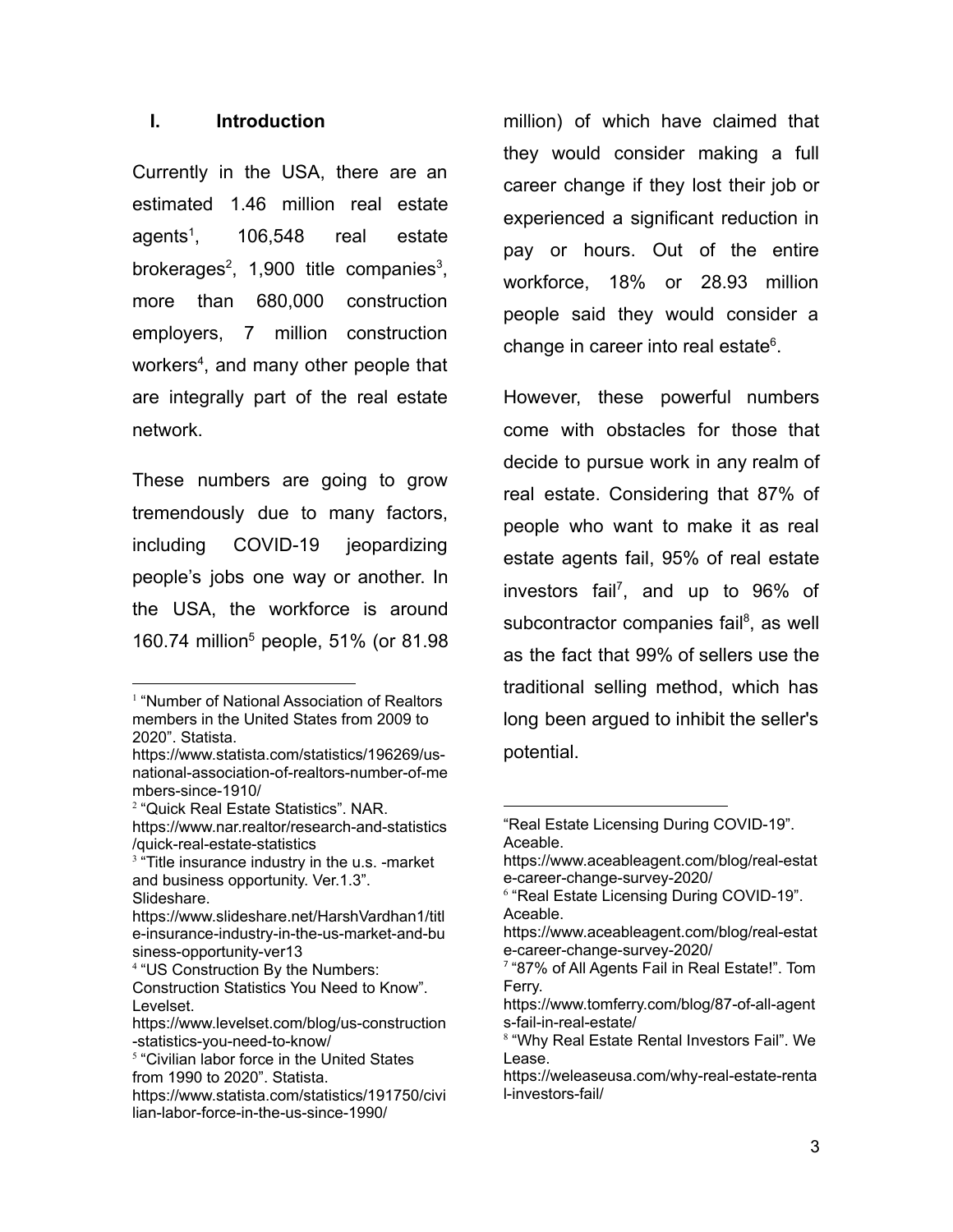With prospects at an all-time high and problems being very prominent in this industry, we present the OBI platform which will not only solve these problems but, with its precise integration of machine learning, will also serve as a cornerstone to bring the power of real estate to the community.

The OBI app has already been fully built, funded directly by OBI´s founders and accepted by Apple Store.

OBI provides the opportunity for people to join the future of real estate by utilizing the platform as a user and/or by supporting the real estate movement by buying OBI's utility token, called "OBI coin", as it grows and scales to each state and city in the United States, as well as each country and province in the world.

#### **I-A Background**

Real estate has usually been regarded as one of the most stable and secure investments, a trend that has only risen as recent data has shown it to be the best performing investment in modern history, when you combine price appreciation and tax advantages. However, real estate has also been called by many a "playground for the rich", as opportunities within it typically only get to be taken advantage of by the richest and most well-connected individuals.

Now, with its peer to peer focused design, OBI makes real estate accessible and profitable for an exponentially larger number of people who, through the platform, will be able to participate in a sovereign and secure ecosystem to buy and sell real estate and tokenize their real estate

As OBI holds it's ICO for its own cryptocurrency, everyone who purchases will be able to support this evolutionary change in real estate. Implementing OBI coin will provide further efficiency for every user and every transaction within the OBI platform. OBI coin will become a secure payment method that improves the user experience and allows the platform to reach its potential for an industry-wide shift towards an optimized real estate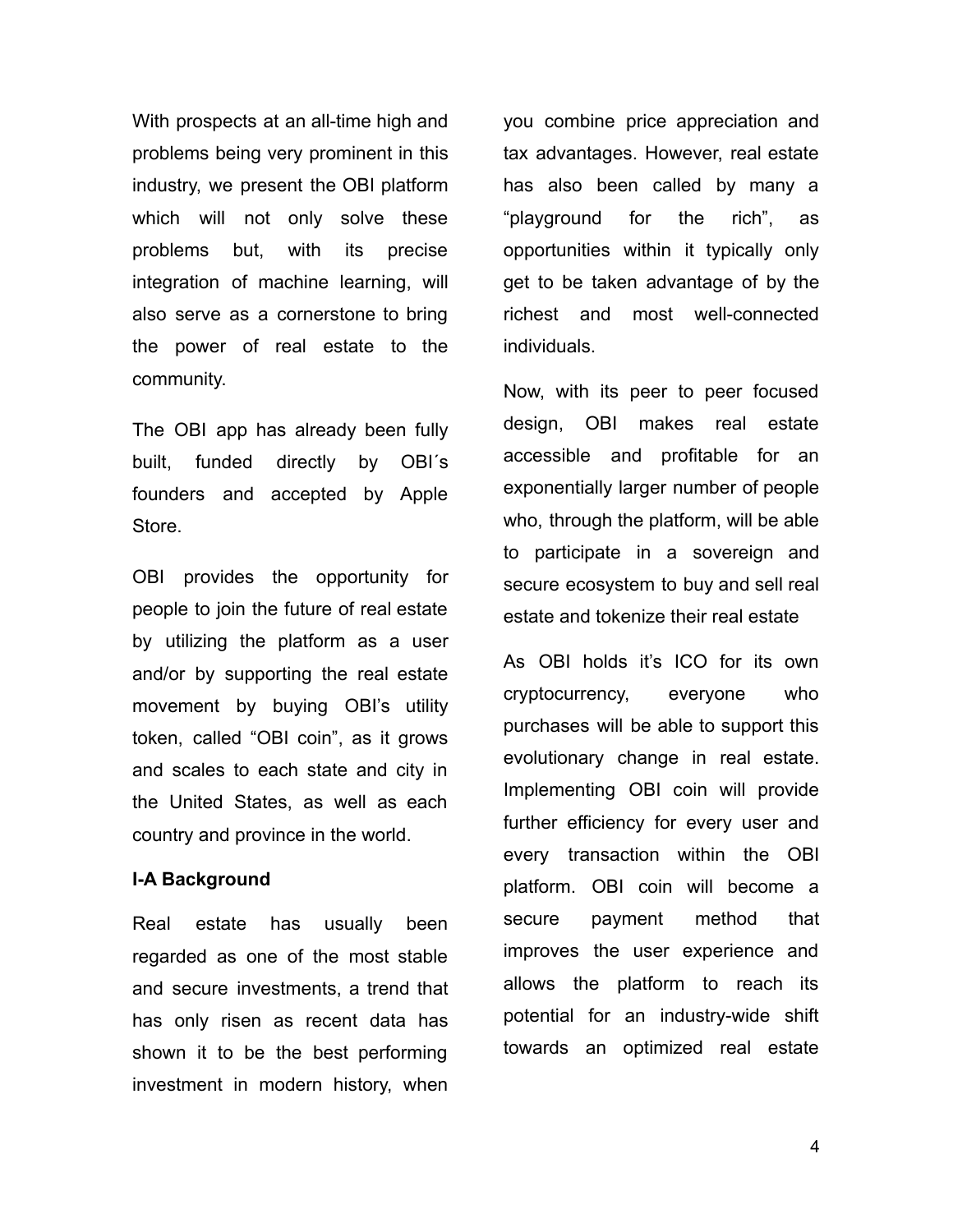system which works for the community.

#### **I-B The OBI Platform**

The OBI platform is the future of real estate. Building and nurturing a symbiotic real estate ecosystem, the OBI platform allows everyone to benefit by providing: OBI App, OBI Tokenization, OBI blockchain, OBI NFT marketplace, Ethereum capabilities and much more. All these are integrated into the OBI platform driven by the OBI Coin. OBI is the first real estate company and platform to bring an unprecedented transparent, robust, inclusive, and active ecosystem to the community so that anyone, anywhere can pick up their phone and easily buy and sell real estate, tokenize real estate, buy and trade NFTs, etc.

#### **I-C. Problems in Real Estate**

Real estate has a huge disconnect between the players in real estate (owner/seller, agent, end buyer/investor and subcontractors) with no optimized structure or system that benefits the community and parties involved. Other real estate platforms have high fees for the users

and are also not comprehensive. There is a high point of entry into real estate including the need for capital and experience. With subcontractors' work being a rogue business, it is difficult to evaluate the merit and the quality of subcontractors. There is no real mentorship without gouging those in need for guidance.

# Owner Problems

There are high fees when selling your house. Without proper experience, owners get taken advantage of. Traditional cash buying companies are not profitable and they typically have a cap on purchase price. Another major issue is that owners are tied down to one agent.

# Traditional Agent Problems

There is no real estate focused network to use. Other networks, including social media networks are saturated, impersonal, and outdated. Agents have a hard time finding deals and listings. Building your brand and career is extremely difficult and even more so to stand apart from the crowd. Resources cost a lot and provide very little true value.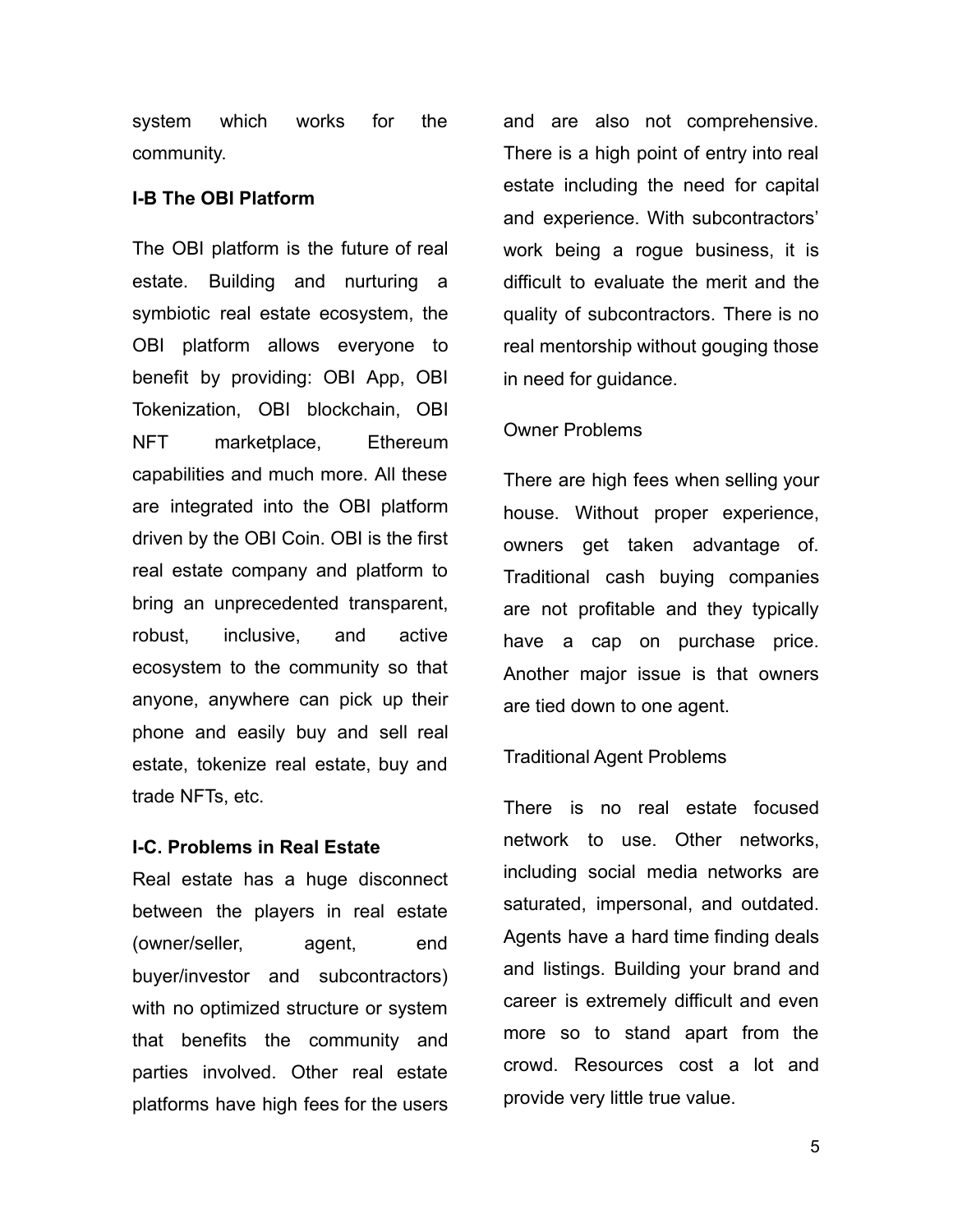#### Investor Problems

Trusting agents to buy from is very difficult and takes a lot of time to vet out potential agents to work with. Investors do not have time to find their own deals and usually one or two agents work to get investors deals. It is also complicated to find subcontractors that can be trusted as their type of work is typically difficult to review. There are also high selling costs and high fees that affect general return-on-investment.

#### Subcontractor Problems

There is no real estate focused platform nor process that is optimized and cost-effective to use where subcontractors can showcase their work and browse potential jobs. Just like investors, subcontractors have to trust the investors' integrity and commitment to pay and to complete jobs.

In addition, the real estate market is very cumbersome, with inefficient pricing mechanisms, slow transaction times, and a general lack of standardization which hinders its market efficiency, a problem which

becomes much worse when dealing with inter-state or even inter-county transactions<sup>9</sup>. Moreover, this type of uncertain environment can be prone to fraud, as few security mechanisms exist to ensure that fraud does not take part in a transaction process<sup>10</sup>.

Simply put, there currently does not exist any type of automated nor organized system to facilitate real estate transactions among all the parties involved, rather the system is disconnected and not focused for the benefits of the community. Therefore, what is needed is an automated system to facilitate real estate transactions that is both efficient and economical - OBI platform.

#### **I-D Solutions through OBI**

The real estate market currently has a lot of problems, most of which are related to its tendencies towards over-centralization, a lack of

<sup>&</sup>lt;sup>10</sup> Basile, Caroline. "These are the 5 issues impacting real estate right now". Housing Wire. June 13, 2018. https://www.housingwire.com/articles/43673-t <sup>9</sup> "2020-21 Top Ten Issues Affecting Real Estate". The counselors of real estate. https://www.cre.org/external-affairs/2020-21-t op-ten-issues-affecting-real-estate/

hese-are-the-5-issues-impacting-real-estate-ri ght-now/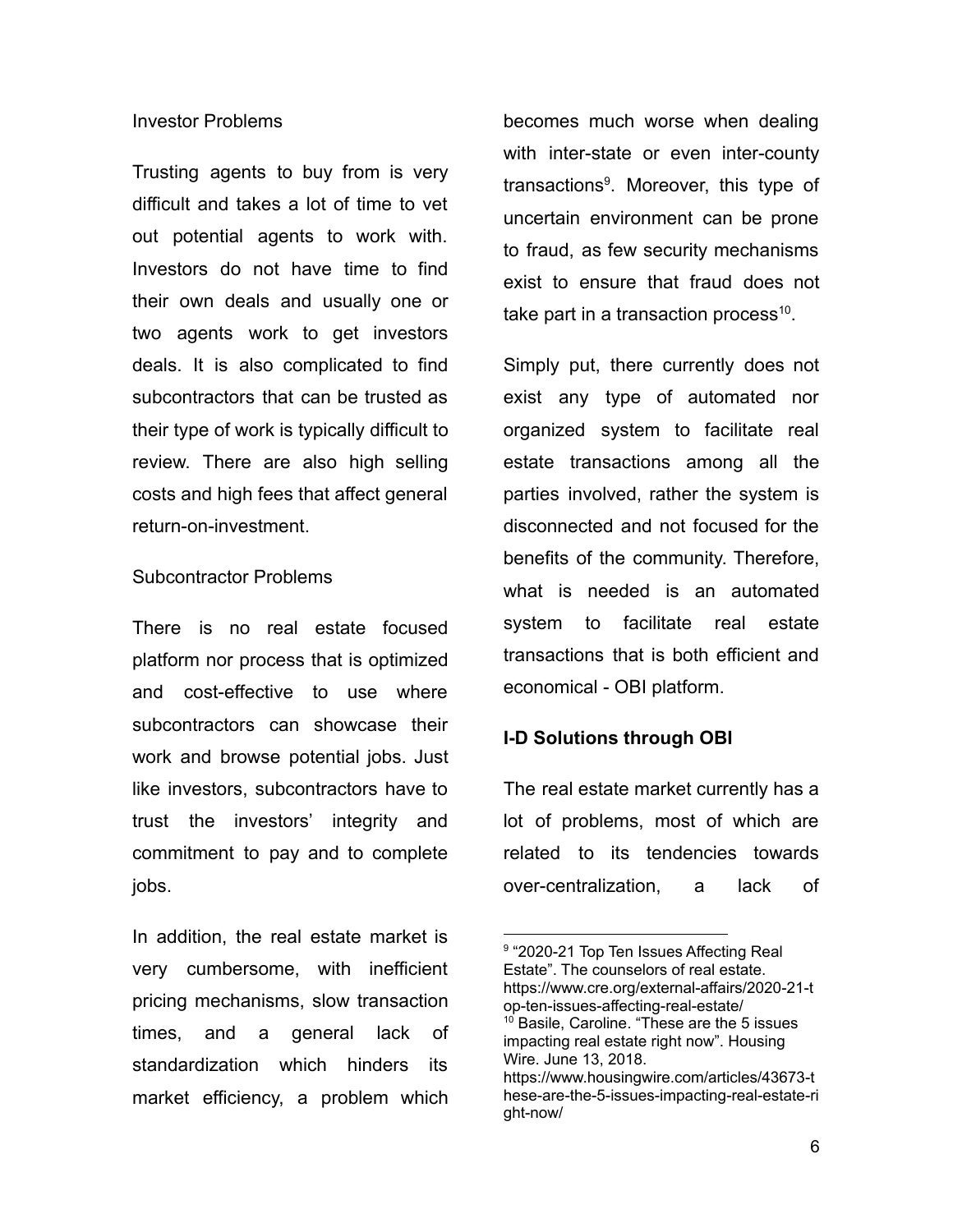optimization in transaction processes, and general pricing inefficiencies which make it highly difficult and expensive for people to get started in the industry, much less be successful in the industry. Fortunately, OBI, with its powerful framework of cutting-edge software and OBI's own blockchain technology, is here to not only iron out these issues but to propel the entire real estate industry into its next evolution. Data has been aggregated, filtered, and perpetually used to improve OBI in many ways, starting in 2016.

Considering there is a huge disconnect within the people involved in real estate, and the fact that the processes involved with transactions are entangled and inefficient, the OBI platform streamlines the entire process, providing the industry with much needed optimization and to shift from being institution-centric towards being community-centric. It will also serve as a trusted and secure platform for all parties involved to connect with one another and create a genuine real estate community where everyone benefits from each other. These characteristics will

significantly reduce the user´s technical and capital related hindrances and generate a truly free and democratic market.

Regarding fraud, OBI's blockchain technology will make it so that every transaction performed on the platform is stored on the OBI blockchain. This way, censorship, tampering, and corruption can be confidently prevented.

#### *Owner Solutions*

OBI is free of commissions. There is no traditional 3% on the buyers' side and 3% on sellers' side. Instead, the contract price agreement corresponds to the owner's net profit. Sellers will have access to unlimited OBI agents to sell their home, contrary to having only one agent under the typical and outdated model. Closing on transactions will become more simple, much quicker, and much more secure. The OBI platform provides trusted and transparent data to the owner. Owners can see the credentials and work history of any OBI agent to easily vet out. The owner is constantly updated with the status of the deal, step-by-step and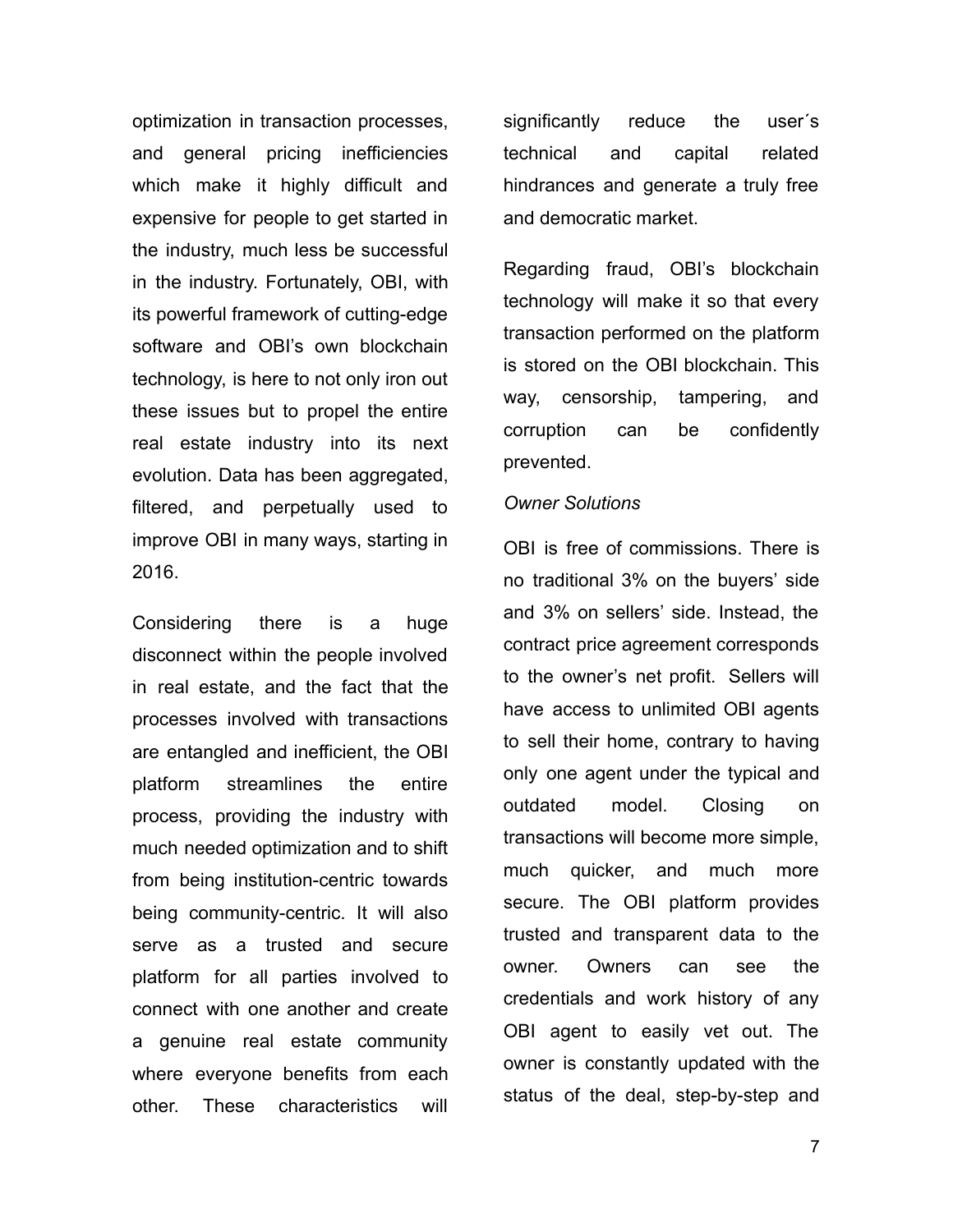no user fees. All documents are securely stored and accessible on the OBI blockchain.

#### *OBI Agent Solutions*

The OBI platform is a virtual working ground for the OBI Agent. OBI Agents are analogous to traditional real estate agents in the traditional model, although they are not the same. OBI agents can use the platform to complete every aspect of a real estate transaction, from finding homes, chatting with owners and investors, executing contracts, securing option money, utilizing provided data and comps, all within the OBI platform. Furthermore, every process on the OBI App and OBI Tokenization platform is securely time-stamped and saved on the OBI blockchain. OBI Agents can easily track every process, increase efficiency, and track performance. Updated data is readily available at no cost. Vetted professionals are available every step of the way in the real estate deal. Additionally, OBI´s machine learning technology is systematically integrated into the entire process to aid, optimize and transparently execute transactions quickly and securely. OBI Agents can create and promote their own brand as they would like at no cost on the OBI platform.

#### *Investor Solutions*

Investors are sent unlimited deals with unlimited agents with no exclusivity requirements. OBI serves as a tool for investors to track their deals, optimize their return-on-investment, solidify profitable OBI relationships and more. Investors also have vetted professionals in the field from agents to subcontractors to contact, chat with and hire for jobs. They can also create and promote their own brand at no cost.

#### *Subcontractor Solutions*

OBI platform provides subcontractors with the platform to showcase their work, be reviewed by clients and peers, become active in the OBI community and get hired for jobs all comfortably on the OBI app and at no cost.

This is a monumental aspect of OBI: the investor of one transaction,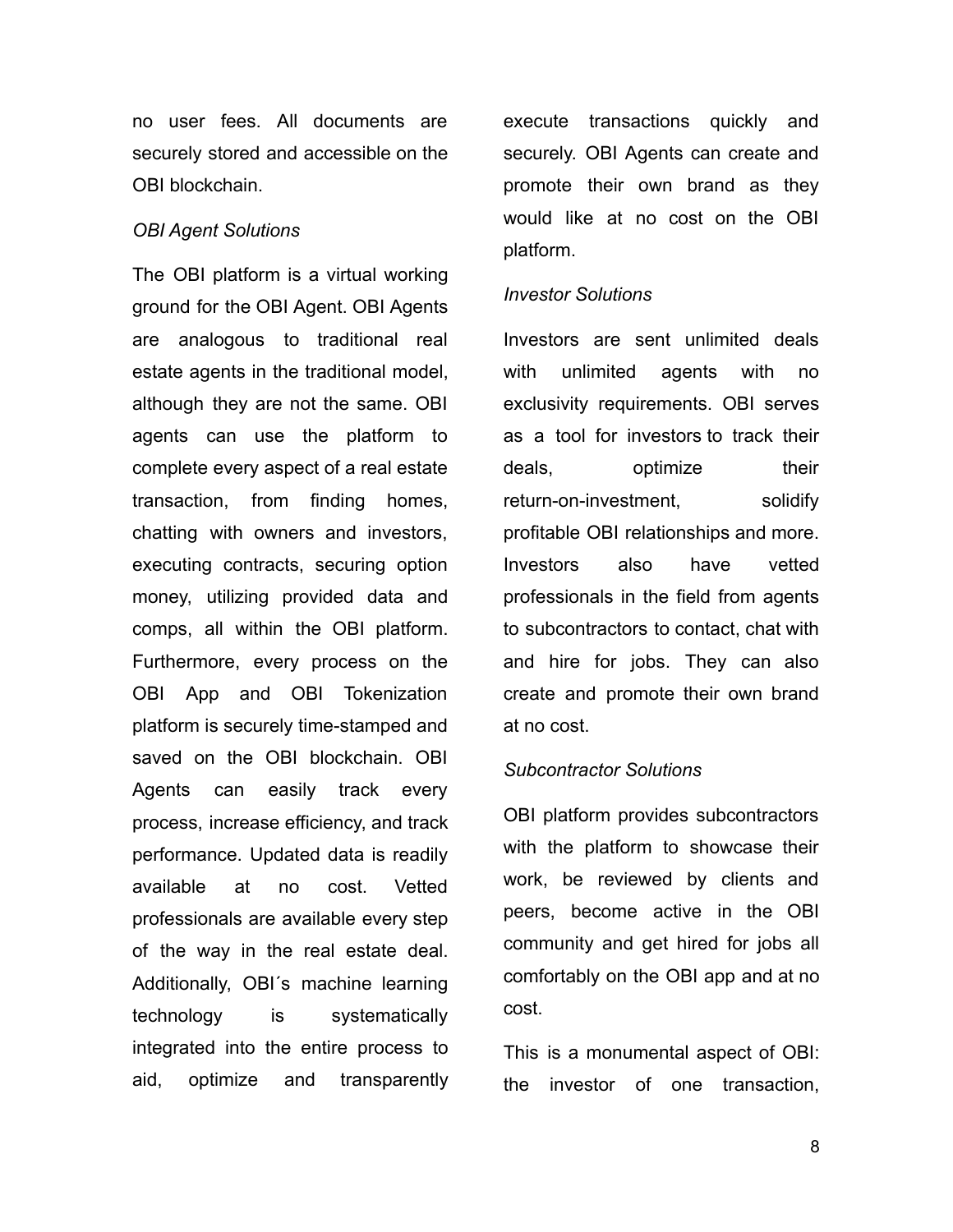becomes the Owner in the next transaction where the Investor sells the home that was bought in the initial transaction. In order to stay efficient for the user, the property never has to leave the OBI platform as the system continues indefinitely.

# **II. OBI App**

OBI app uses the most cutting-edge technology in blockchain and cryptography, with machine learning that systematically helps people selling their home, people wanting to put in work to sell a home to make money, people that are investors, people that are subcontractors, and more. The user experience is intuitive and simple for anyone to use as the app goes step-by-step through every individual real estate transaction.

The OBI app is a decentralized platform that allows anyone in the real estate sector to utilize its many features to facilitate real estate transactions with utmost security and transparency. OBI provides a platform for real estate people to connect with each other on one platform that is specific to real estate that includes many functions to

optimize and conduct real estate transactions.

The OBI app is a decentralized app (DApp) which means an application whose entire or partial backend code runs on a decentralized ledger with a user interface to facilitate interaction with a blockchain code. The OBI platform is decentralized because the code that is written into the OBI blockchain is publicly accessible, and since the code runs on multiple devices at a time, there is no central point of failure.

OBI has been developed to allow users to find properties and initiate the purchase process. The current system consists of the following features and primary functions:

- Robust data management to handle millions of users and enables the app´s user network to become the largest and most secure active real estate community out there
- Categorical, detailed, and multi-user interfaces to make it easy for anyone to use the app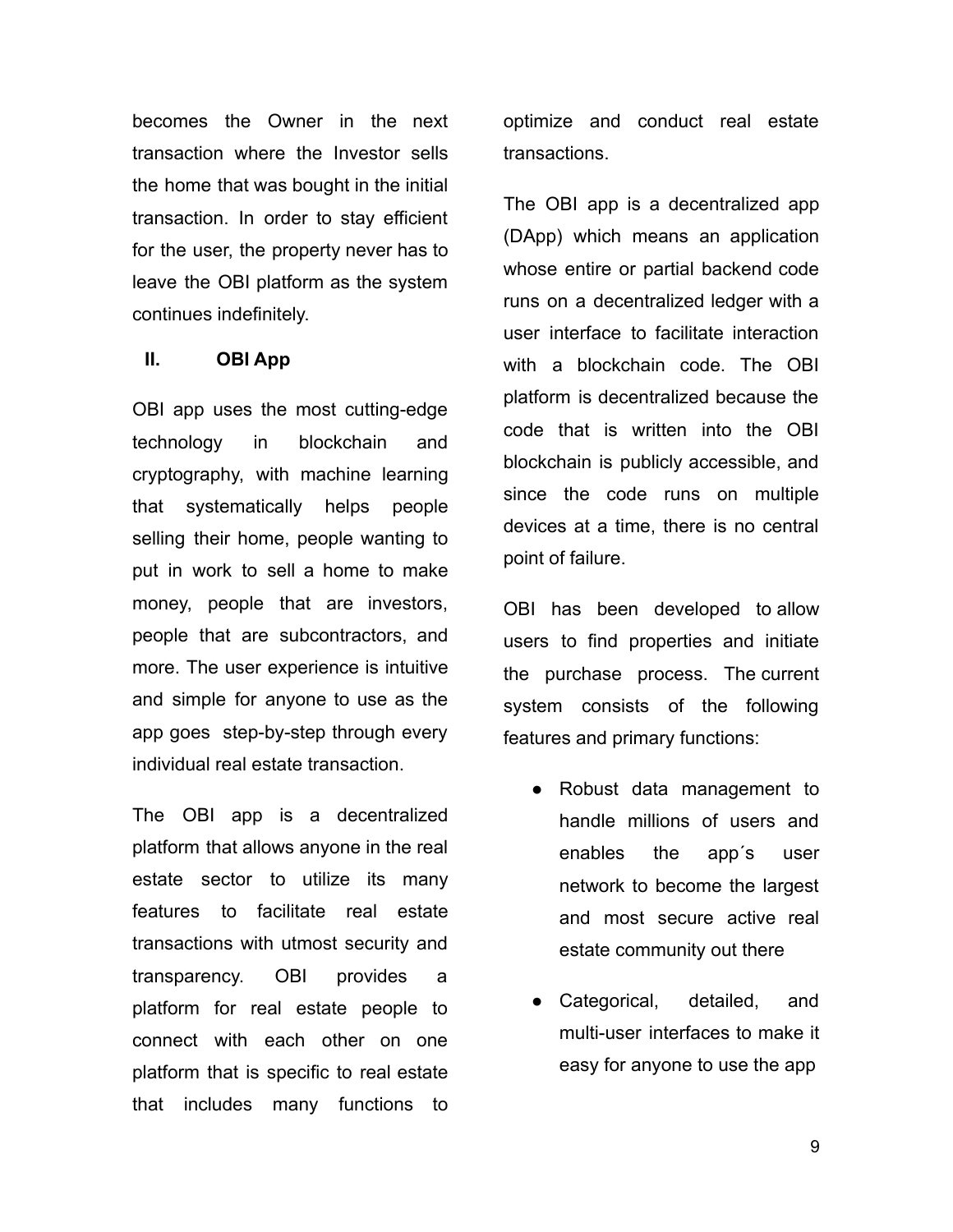- Secure in-app messaging system that allows all parties in the real estate transaction to contact one another and utilize OBI's machine learning system to close deals confidently and quickly
- OBI Blockchain backed technology to ensure that all transactions are securely stored. OBI Blockchain is used to be sensitive to transaction fees and transaction speeds. Other aspects of OBI utilize Ethereum blockchain.
- Social media features that let users contact one another to share their work publicly or privately, be rated by their peers, showcase their work history, etc. All to facilitate and catalyze symbiotic business

On the technical side, the backend on the platform offers a REST API to the OBI app which stores all its transactional data in a MySQL managed database from a cloud provider. This allows for a high-performance MySQL cluster. The backend also uses a message broker

and a CQRS with SAGAs architecture which ensures a resilient, well distributed, and sustainable system. The OBI app has been designed with the intention for it to handle all the necessary processes for its further growth, as well as the deepening of its functionalities.

Currently, the app is already developed, and will soon be publicly available in every state in the United States. OBI has a provisional patent on buying and selling real estate on a network.

#### **III. OBI Tokenization**

OBI executives were part of the first tokenization project in 2017. Since then, tokenization of real estate has been investigated, analyzed, and consulted with reputable law firms including security law firms. OBI has added top blockchain, security and machine learning experts to the OBI team that have come together to build the OBI Tokenization platform. OBI Blockchain is used for the OBI Tokenization platform, same as for the OBI App, to optimize fees and transaction speeds. Other aspects of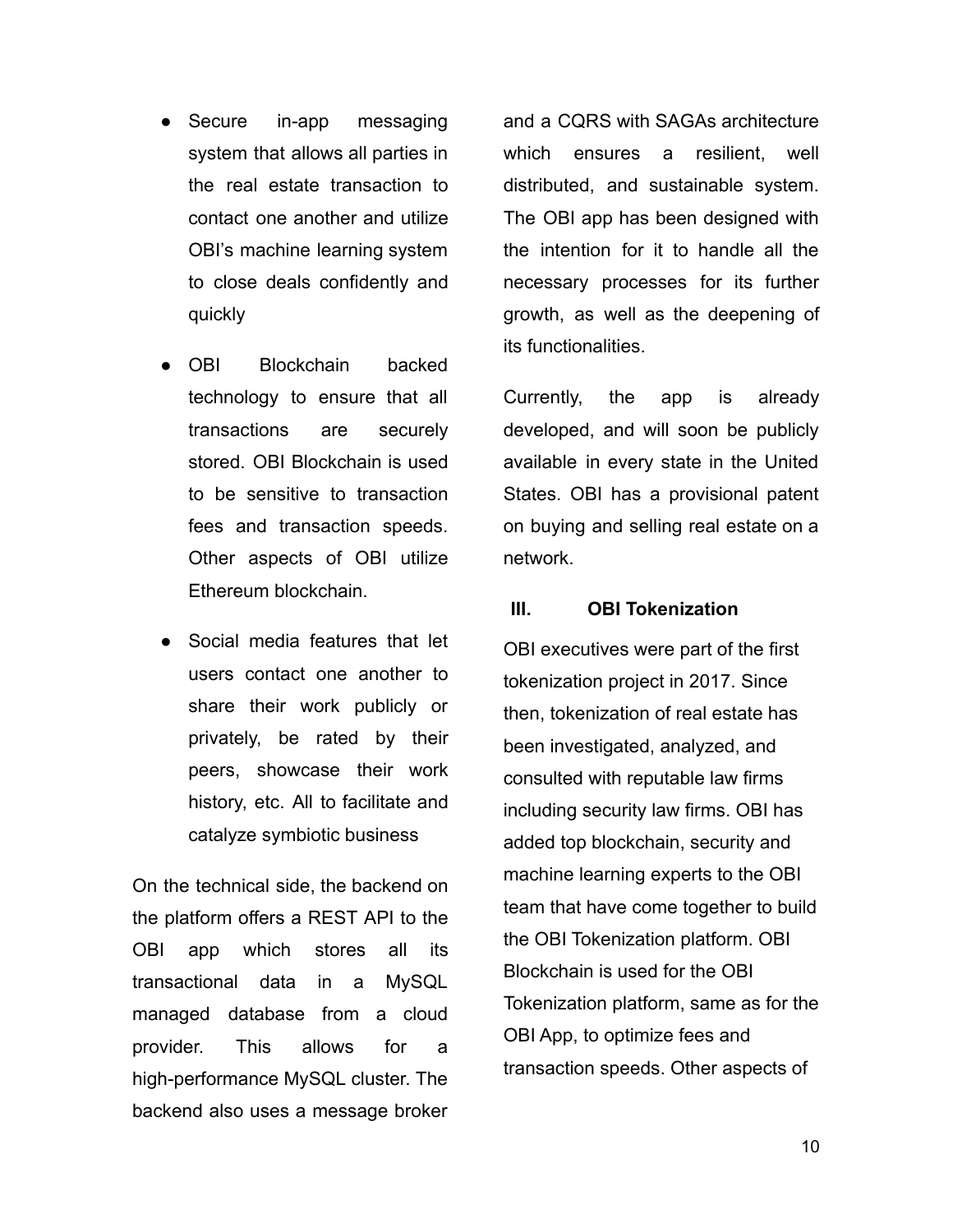OBI utilize Ethereum blockchain which will be addressed later.

OBI has a provisional patent on decentralized real estate tokenization.

#### **Anyone can become a landlord**

OBI Tokenization platform is the 1st to market decentralized real estate platform. Now anyone, regardless of socioeconomic status, can become an owner of a property through owning a token of a property which has been tokenized by dividing the physical asset into digital tokens. These digital tokens are called "OBanks". When a property is tokenized, OBanks are created in order to sell fractional ownership of that property. OBanks owners can exchange their Obanks on the OBI tokenization platform.

Tokenization of assets creates many opportunities in the real estate sector. Now, anyone can become a landlord of a property. This is unprecedented.

#### **Anyone can tokenize their property**

Anyone can now tokenize the equity that they own of a property. OBI strives to bring more opportunities to the real estate sector by providing a decentralized real estate platform that allows fractional ownership, instantaneous liquidity , and an exchange to buy and trade real estate assets. Therefore, providing the first opportunity for property owners to hedge against any market condition.

## **IV. OBI Network**

In real estate, there are many parties involved, including: owners, people who have the legal title for a property; investors, people who want to buy a property in order to either rent it, renovate it, keep the property as a rental, or live in it; subcontractors, people who provide contractual construction services; OBI Agents, whose job is to put a contract on a property with the intent of assigning the contract to an investor or a third party. OBI Agents are analogous to traditional real estate agents in the traditional model, although they are not the same.

Until now, real estate parties had no specific reliable platform to connect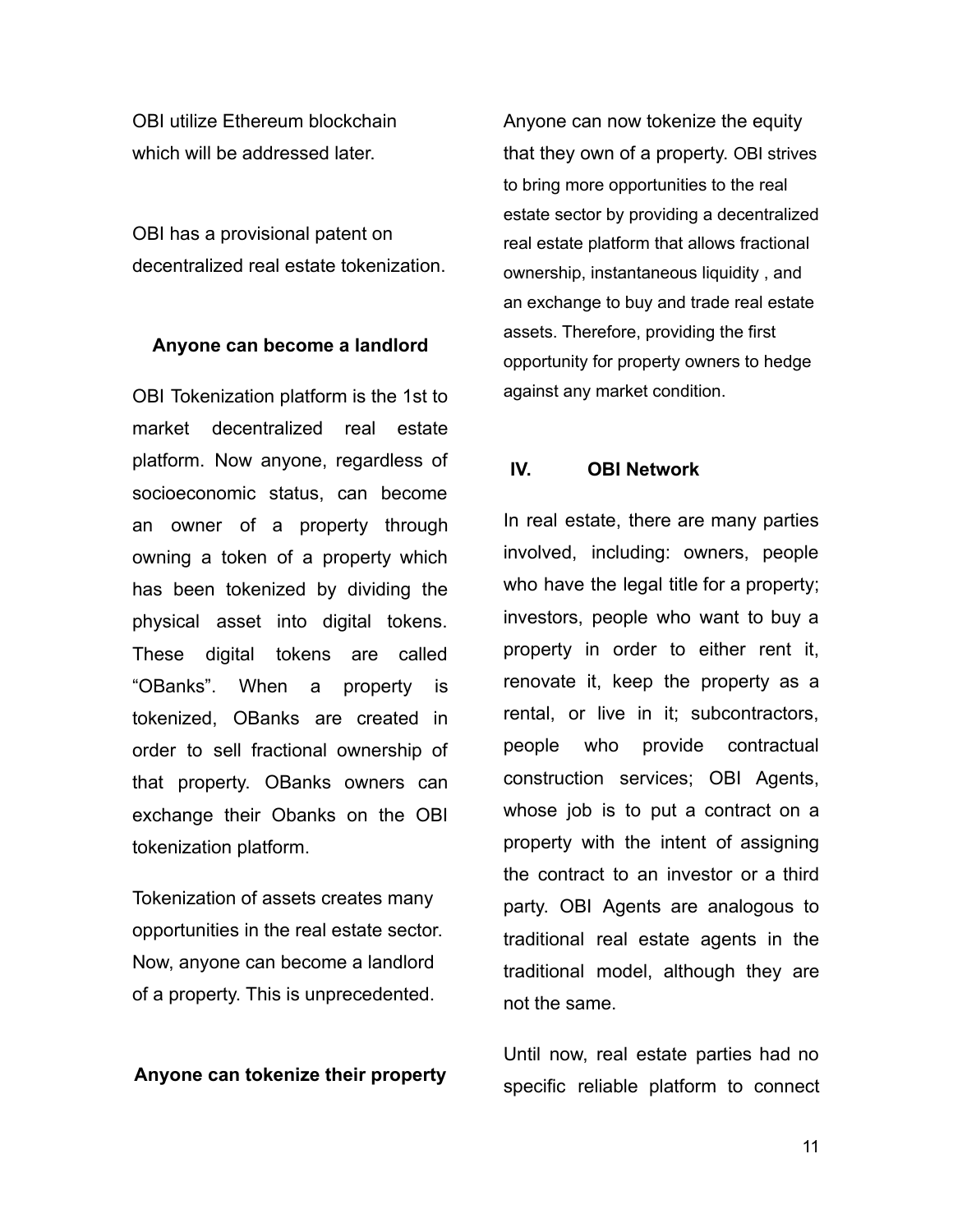with other real estate professionals. There are plenty of social media platforms, but none of them are specifically tailored to the needs of those actively conducting transactions.

OBI provides users with an environment for them to showcase their work, grow their brand, and stay active within the real estate community while starting or growing their real estate career. Owners, OBI Agents, investors and subcontractors will be able to contact each other, post their work, and stay up to date with new deals and offerings on the market. OBI will truly become the one-stop platform for every user´s real estate related needs. OBI completely changes the speed, quality and how the real estate market operates.

#### **V. OBI Blockchain**

A blockchain can be defined as a type of shared database, the contents of which are verified and agreed upon by a network of independent servers. In order for a new piece of data, for example, the new owner of a transferred property, to be added to the blockchain¸ the independent verifiers within the networks must come to a consensus as to its validity.

As each new set of transactions, known as "blocks", is cryptographically linked to the previous block, it would be virtually impossible to change any element of the data stored inside a blockchain, as any such changes would be readily detectable by the network. Because of this, blockchains are widely considered to be immutable and can thus serve as a reliable record of proof of ownership. OBI is predicting that this data will be admissible in court.

When making a transaction on a blockchain, each user makes use of a public address needed for other users to send a transaction to that user, and a cryptographically paired "private key". These private keys are used to sign transactions digitally, serving as a form of authentication which ensures that a given user has genuinely generated a transaction.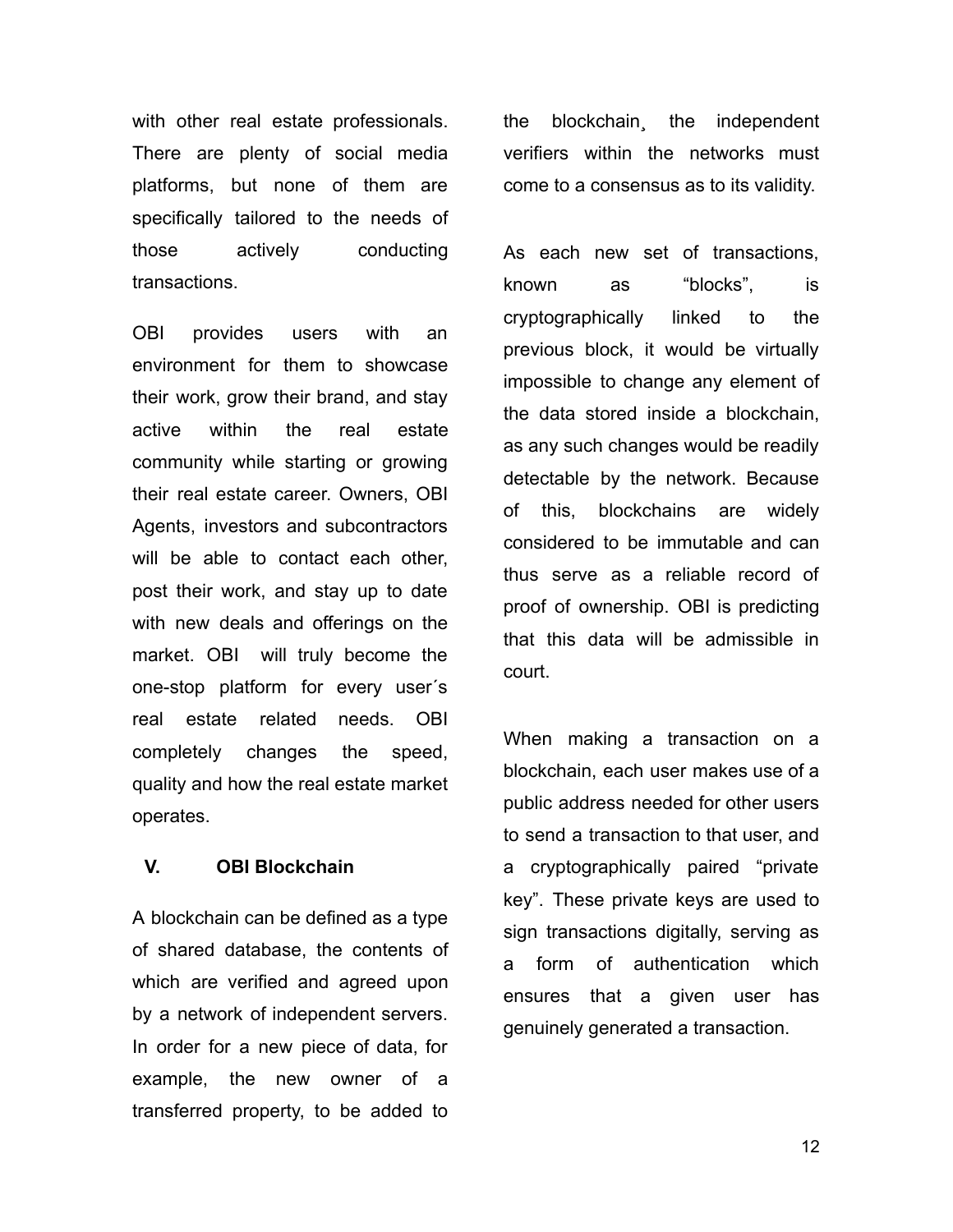OBI has two types of blockchains: private blockchain and public blockchain. Private blockchains are those whose data is only available to a select number of participants, which usually are only allowed access via an invitation to join with only a handful of entities controlling the network. They are, however, still decentralized as all information stored inside it is replicated within the blocks that each participant holds

Then there are public blockchains which anyone can have access to in order to read, write, and participate in it. These are much more democratic in the sense that no single entity has the ability to modify anything inside the network without every other user agreeing upon it through the consensus protocol.

OBI is compatible with the Ethereum blockchain. Ethereum blockchain is the most future proofed blockchains that OBI utilizes for the OBI token, OBI Coin, and OBI NFTs so that they can have the widest and most secure reach possible. OBI's team includes talented individuals that have one

goal, to bring OBI to as many people as possible.

Smart contracts on the OBI blockchain: the real estate transaction tool which OBI's engineering team has designed, combines solutions from the legal and payment industries, to provide a smart contract blockchain based technology. This will allow each party of a blockchain transaction to sign off on a transaction for properties, hold a copy of that contract and be notified on every modification that is performed on the contract. All transactions that take place within the OBI App and OBI Tokenization platform will automatically take part on OBI´s private blockchain.

OBI also utilizes Ethereum smart contracts for the OBI Coin and OBI NFTs.

OBI Network: with blockchain technology, every public action performed by a user inside the OBI platform will be registered and stored on OBI´s public blockchain.

This cutting-edge approach will make the platform, and all the information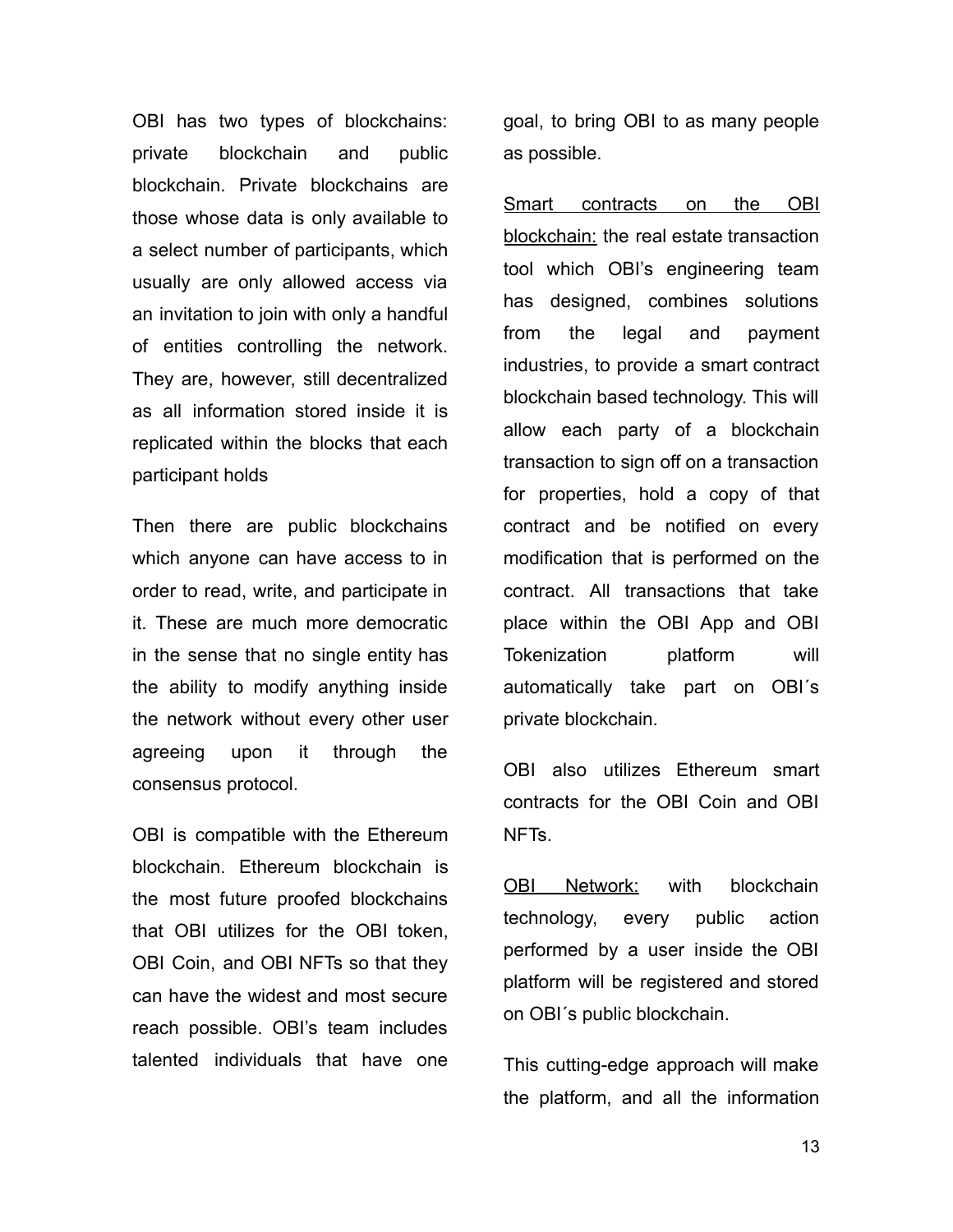stored within it, as secure as current technology permits, since it would be virtually impossible for any piece of information to be modified or deleted from the blockchain.

# **VI. OBI NFTs and NFT Marketplace**

OBI has been involved in NFTs for over 5 years and paving the future of utility NFTs.

Simply put, OBI has been preparing for the current and future of crypto and nfts in the real estate sector. OBI combines anything crypto, anything NFT and anything real estate.

OBI is dropping World's First Real Estate Utility NFTs on July 1, 2022. In the world of crypto and NFTs there are many fraudulent and misleading companies or company-like entities. OBI graphic artists has already built out the NFTs and the NFT platform.

# Introducing, THE KINGDOM.

The Kingdom includes 20,000 NFTs with 9 unique models that will be announced to the public in June 2022.

There are 5 tiers to the NFTs:

- 1. VIP
- 2. Rare
- 3. Super Rare
- 4. Ultra Rare
- 5. Legendary

Each tier has unique utilities that will be available to each of the particular NFT.

# **VII. OBI Coin**

OBI's utility token, called "OBI Coin", is used within the OBI platform. This utility token will be the key component for transactions within the OBI platform. OBI Coin makes transactions faster, more secure, and more reliable than ever. OBI Coin backs every aspect of the OBI platform; including but not limited to, cutting-edge software, digital wallets, plug-ins, and any monetary exchanges. OBI platform is projected to become the most reliable, trustworthy and most used platforms. OBI Coin will be the driving force and energy that sustains and builds this powerful infrastructure and functionalities. Since OBI Coin is on OBI blockchain, OBI can control the fees associates to ensure transaction costs are as low as possible and not gouge the community.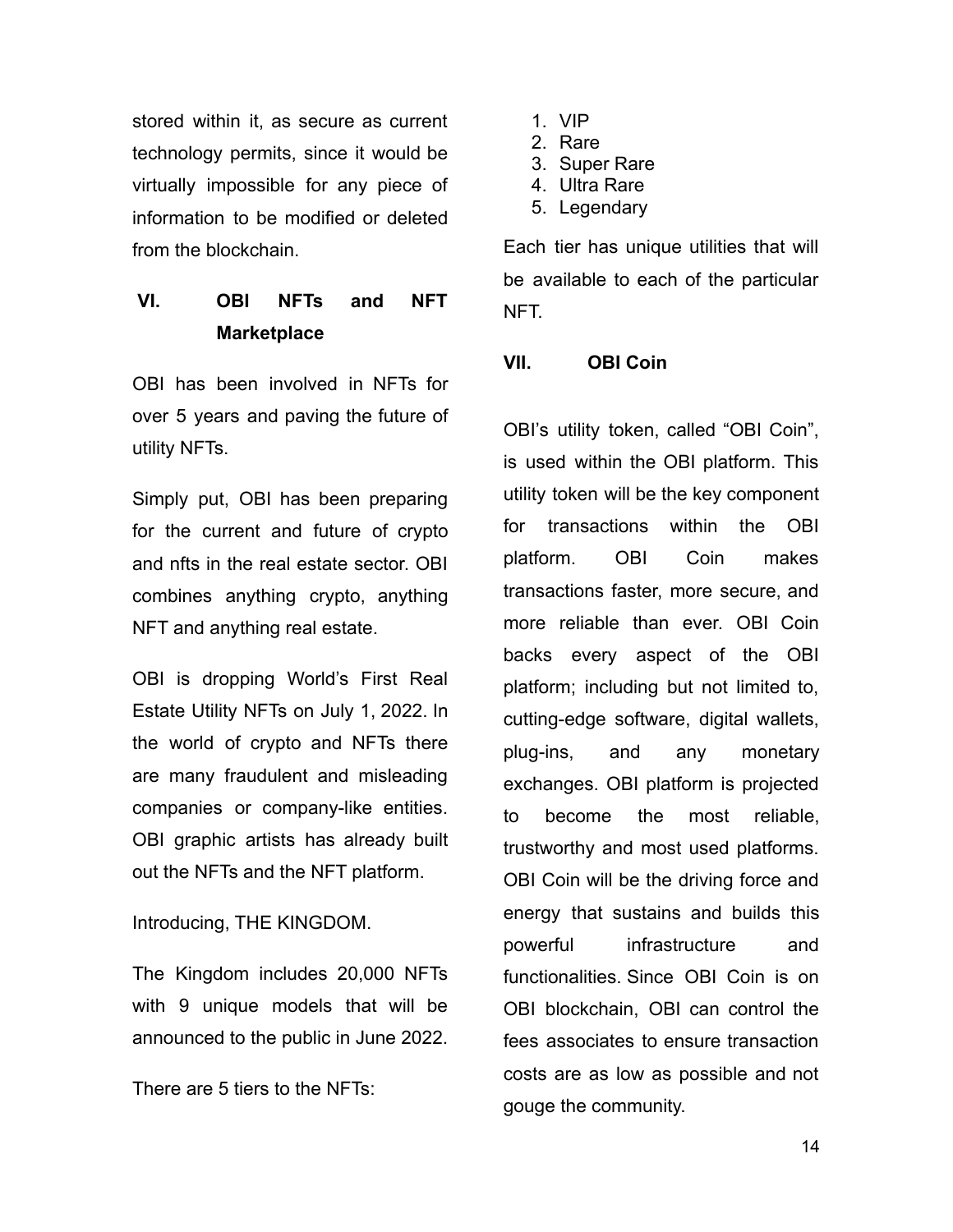The following are the immediate OBI Coin related features:

OBI Wallet: The Wallet will streamline the user experience even further by integrating every transaction into one easy to use interface. User accounts on the OBI platform will be synched-up to the user´s OBI Wallet address, making it a key component to utilize the OBI Coin.

Transaction Requests: Instead of forcing users to copy and paste account addresses or receive risky web-injected transaction commands, the OBI platform will send every transaction request to the users OBI wallet automatically. The user will be prompted with useful information about the transaction and can accept or deny it with a single click. This creates a clean and seamless user experience and prevents the confusion and uncertainty typically associated with blockchain wallets.

#### **OBI Coin Information**

Initial distribution: The tokens will be distributed to OBI users directly through purchasing on OBI website

(www.obirealestate.com). There will be a fixed supply of 1 trillion tokens. No new tokens will be created. OBI coins will be sold for \$0.015 each. The tokens will have an 18% staking for the first 6 months of the 9 month crowdsale, then during the latter 3 months, the staking will be 10%. After the total 9 months of crowdsale, the tokens will be unlocked from OBI and users will be able to trade the tokens on crypto exchanges.

#### **VIII. Real Estate Market**

As of 2021, the valuation provided by IBIS World, the real estate market in the US is valued at around  $$33.6$ tn<sup>11</sup>, while the global real estate market is valued at  $$280tn^{12}$ , and has experienced a consistently upwards trend for the better part of the last decade. Even though the industry did experience a drop in 2020, mainly

<sup>&</sup>lt;sup>11</sup> Gerrity, M. "U.S. Housing Market's Combined Value Hits \$33.6 Trillion in 2020". World Property Journal.

https://www.worldpropertyjournal.com/real-est ate-news/united-states/los-angeles-real-estat e-news/real-estate-news-zillow-housing-datafor-2020-combined-housing-market-value-in-2020-us-gdp-china-gdp-rising-home-value-da ta-11769.php

<sup>12</sup>Syrios, A. "Here's what \$280 trillion of real estate looks like". Bigger Pockets. https://www.biggerpockets.com/blog/visualizin g-280-trillion-real-estate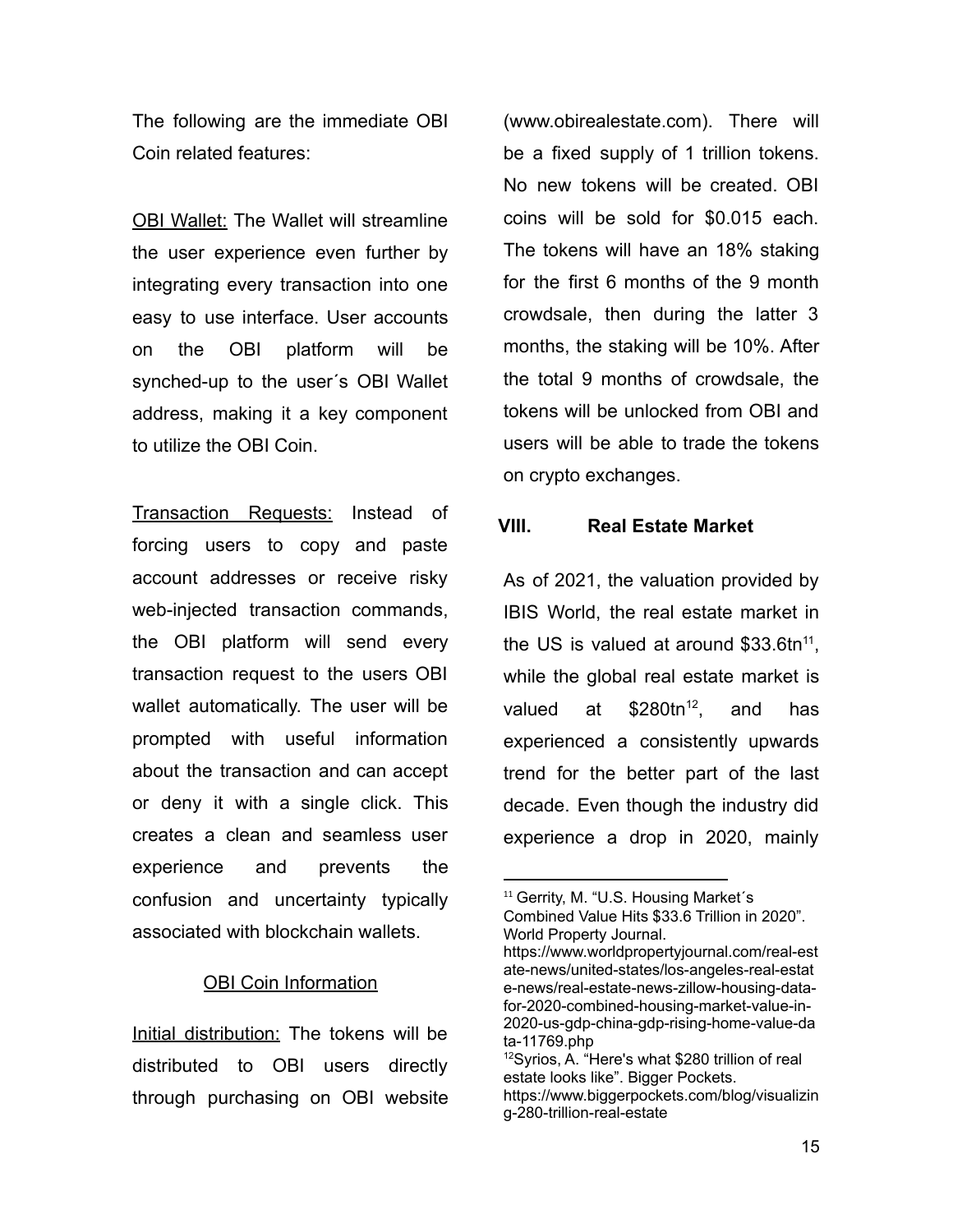due to the COVID-19 pandemic, and the economic uncertainty that came with it, since 2021 the market has already resumed an upwards trend with an expected annual growth rate of 3.37% according to a recent Statista market forecast<sup>13</sup>.

#### **IX. Business model**

OBI charges a service fee when transactions are completed. These charges are considerably smaller than those charged by the existing intermediaries and other networks.

#### **X. Conclusions**

Through OBI, the real estate market will go through an evolutionary transformation to meet the world demand of what is really needed in the real estate sector and to bring the autonomy for anyone to be involved in real estate and prosper. OBI´s cutting-edge technology will make the market more free, more safe, more efficient, and more democratic than ever before. With the OBI platform, more people than ever will be able to

participate in an active real estate community.

The tools that OBI has already developed display a profound understanding of the problems people face when operating within the market, and its projections show an optimistic, yet grounded, surge of users onto the platform to further push the real estate sector into the future. The company has certainly shown its capacity to face the challenges ahead, and to consistently thrive and react to the demands of the people and the real estate market.

#### **XI. Disclaimer**

Certain phrases in this whitepaper contain predictive statements which should not be interpreted as to imply complete certainty regarding the actual results of the company, the integrity of the technologies it employs, the software it has developed or the performance of either it's cryptocurrency, it's app, or any of the platform' features mentioned in the pages above. Furthermore, the company recognizes the possibility of there being external factors that might cause or contribute

 $13$  Statista Market Forecast. "Real Estate  $-$ United States". Statista. 2021. https://www.statista.com/outlook/io/real-estate /united-states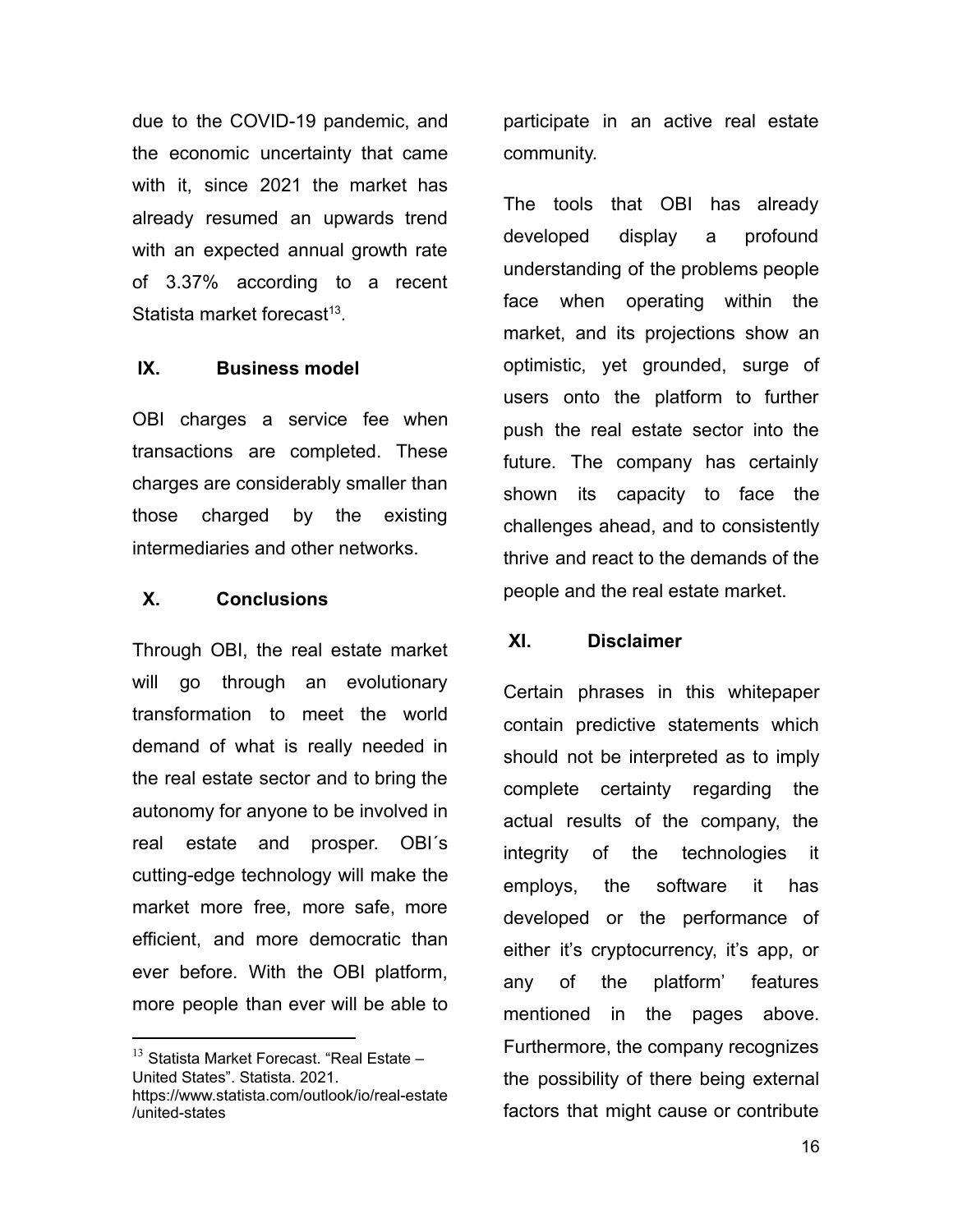to the company not meeting or exceeding the goals stated during this whitepaper. All the data points provided are directly taken from the sources utilized. These data points were obtained with the information available within the corresponding links as of January 31, 2022.

# **XII. Sources**

"2020-21 Top Ten Issues Affecting Real Estate". The counselors of real estate.

https://www.cre.org/external-affairs/20 20-21-top-ten-issues-affecting-real-est ate/

"87% of All Agents Fail in Real Estate!". Tom Ferry. [https://www.tomferry.com/blog/87-of-a](https://www.tomferry.com/blog/87-of-all-agents-fail-in-real-estate/) [ll-agents-fail-in-real-estate/](https://www.tomferry.com/blog/87-of-all-agents-fail-in-real-estate/)

"Civilian labor force in the United States from 1990 to 2020". Statista. [https://www.statista.com/statistics/191](https://www.statista.com/statistics/191750/civilian-labor-force-in-the-us-since-1990/) [750/civilian-labor-force-in-the-us-sinc](https://www.statista.com/statistics/191750/civilian-labor-force-in-the-us-since-1990/) [e-1990/](https://www.statista.com/statistics/191750/civilian-labor-force-in-the-us-since-1990/)

"Number of National Association of Realtors members in the United States from 2009 to 2020". Statista. [https://www.statista.com/statistics/196](https://www.statista.com/statistics/196269/us-national-association-of-realtors-number-of-members-since-1910/) [269/us-national-association-of-realtor](https://www.statista.com/statistics/196269/us-national-association-of-realtors-number-of-members-since-1910/) [s-number-of-members-since-1910/](https://www.statista.com/statistics/196269/us-national-association-of-realtors-number-of-members-since-1910/)

"Quick Real Estate Statistics". NAR. [https://www.nar.realtor/research-and-s](https://www.nar.realtor/research-and-statistics/quick-real-estate-statistics) [tatistics/quick-real-estate-statistics](https://www.nar.realtor/research-and-statistics/quick-real-estate-statistics)

"Real Estate Licensing During COVID-19". Aceable.

[https://www.aceableagent.com/blog/re](https://www.aceableagent.com/blog/real-estate-career-change-survey-2020/) [al-estate-career-change-survey-2020/](https://www.aceableagent.com/blog/real-estate-career-change-survey-2020/)

"Title insurance industry in the u.s. -market and business opportunity. Ver.1.3". Slideshare. [https://www.slideshare.net/HarshVard](https://www.slideshare.net/HarshVardhan1/title-insurance-industry-in-the-us-market-and-business-opportunity-ver13) [han1/title-insurance-industry-in-the-us](https://www.slideshare.net/HarshVardhan1/title-insurance-industry-in-the-us-market-and-business-opportunity-ver13) [-market-and-business-opportunity-ver](https://www.slideshare.net/HarshVardhan1/title-insurance-industry-in-the-us-market-and-business-opportunity-ver13) [13](https://www.slideshare.net/HarshVardhan1/title-insurance-industry-in-the-us-market-and-business-opportunity-ver13)

"US Construction By the Numbers: Construction Statistics You Need to Know". Levelset. [https://www.levelset.com/blog/us-cons](https://www.levelset.com/blog/us-construction-statistics-you-need-to-know/) [truction-statistics-you-need-to-know/](https://www.levelset.com/blog/us-construction-statistics-you-need-to-know/)

"Why Real Estate Rental Investors Fail" We lease [https://weleaseusa.com/why-real-esta](https://weleaseusa.com/why-real-estate-rental-investors-fail/) [te-rental-investors-fail/](https://weleaseusa.com/why-real-estate-rental-investors-fail/)

Arnold, Andrew. "80% of millennials want to buy a home and virtual reality is upending the process". Forbes. December 19, 2017. https://www.forbes.com/sites/andrewa rnold/2017/12/19/80-of-millennials-wa nt-to-buy-a-home-and-virtual-reality-is -upending-the-process/?sh=d9f8f234c e35

Basile, Caroline. "These are the 5 issues impacting real estate right now". Housing Wire. June 13, 2018. https://www.housingwire.com/articles/ 43673-these-are-the-5-issues-impacti ng-real-estate-right-now/

Clayson, K. "8 Reasons Why Construction Companies Fail". Projul. [https://projul.com/8-reasons-why-cons](https://projul.com/8-reasons-why-construction-companies-fail/) [truction-companies-fail/](https://projul.com/8-reasons-why-construction-companies-fail/)

Elizalde, Raul. "3 Reasons why the real estate market boom is not a bubble". Forbes. June 23, 2021. https://www.forbes.com/sites/raulelizal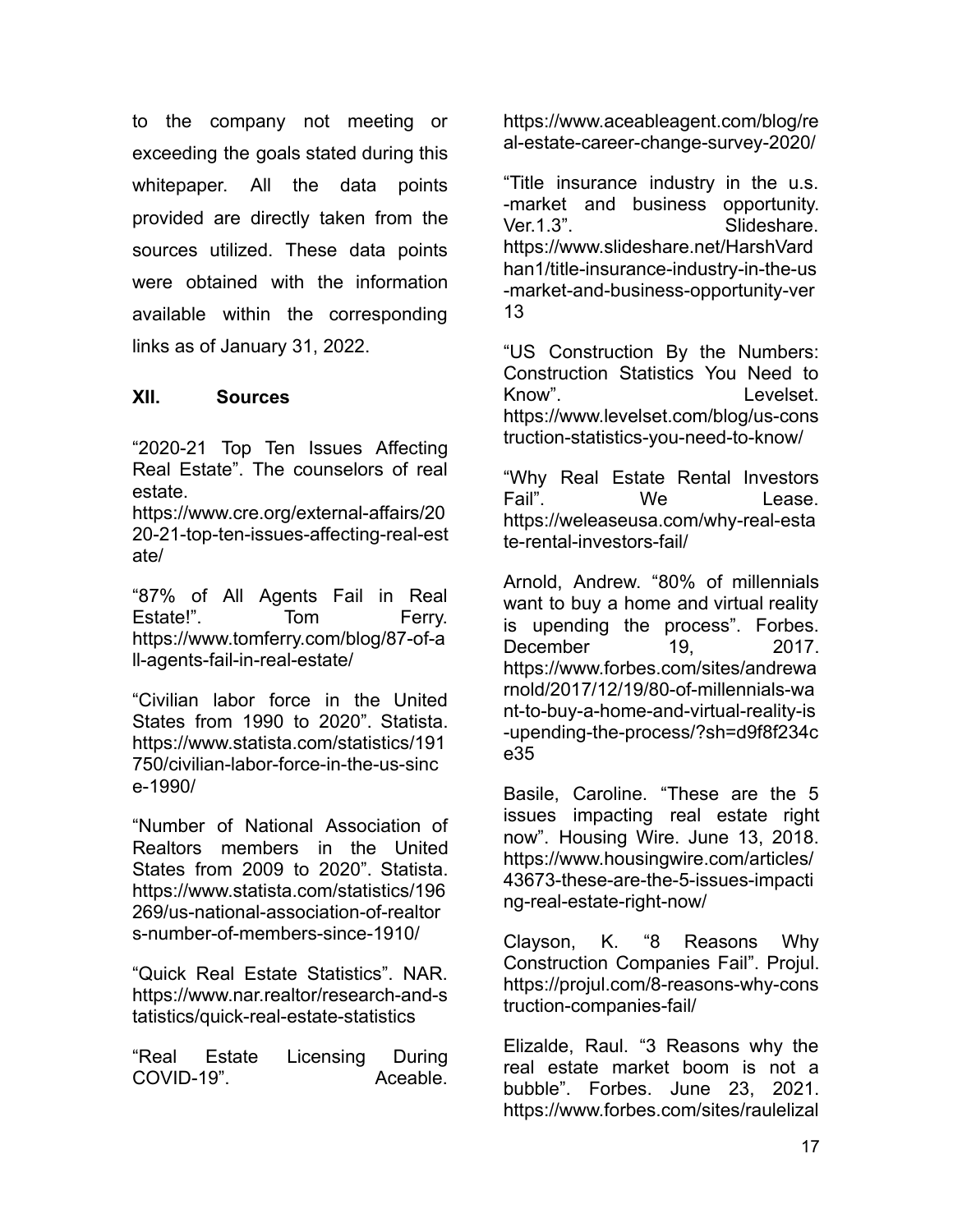de/2021/06/23/home-prices-are-soari ng-but-also-most-affordable-in-genera tions/?sh=10d20be26c39

Falcon, Julia. "More people want to purchase a home this year, but will they be able to?". February 26, 2020. Housing Wire. https://www.housingwire.com/articles/ more-people-want-to-purchase-a-hom e-this-year-but-will-they-be-able-to/

Frankel, Matt. Real Estate vs. Stocks: Which Has the Better Historical Returns?. Sep 06, 2019. Million Acres.

https://www.millionacres.com/real-est ate-investing/articles/real-estate-vs-st ocks-which-has-better-historical-retur ns/

Gerrity, M. "U.S. Housing Market´s Combined Value Hits \$33.6 Trillion in 2020". World Property Journal. https://www.worldpropertyjournal.com/ real-estate-news/united-states/los-an geles-real-estate-news/real-estate-ne ws-zillow-housing-data-for-2020-com bined-housing-market-value-in-2020 us-gdp-china-gdp-rising-home-valuedata-11769.php

McFall, C. "Seven charts that explain the current state of crypto". Morning Brew.

[https://www.morningbrew.com/daily/st](https://www.morningbrew.com/daily/stories/2021/08/09/seven-charts-explain-current-state-crypto) [ories/2021/08/09/seven-charts-explai](https://www.morningbrew.com/daily/stories/2021/08/09/seven-charts-explain-current-state-crypto) [n-current-state-crypto](https://www.morningbrew.com/daily/stories/2021/08/09/seven-charts-explain-current-state-crypto)

Speianu, Sabrina; Hale, Danielle. "Abril 2021 Monthly Housing Market Trends Report: Homes are selling lightning fast amid a continuing inventory crunch". Realtor. https://www.realtor.com/research/april -2021-data/

Statista Market Forecast. "Real Estate – United States". Statista. 2021. https://www.statista.com/outlook/io/re al-estate/united-states

*Statistics*. Career Vision. https://careervision.org/job-satisfactio n-statistics/

Syrios, A. "Here's what \$280 trillion of real estate looks like". Bigger Pockets.

https://www.biggerpockets.com/blog/v isualizing-280-trillion-real-estate